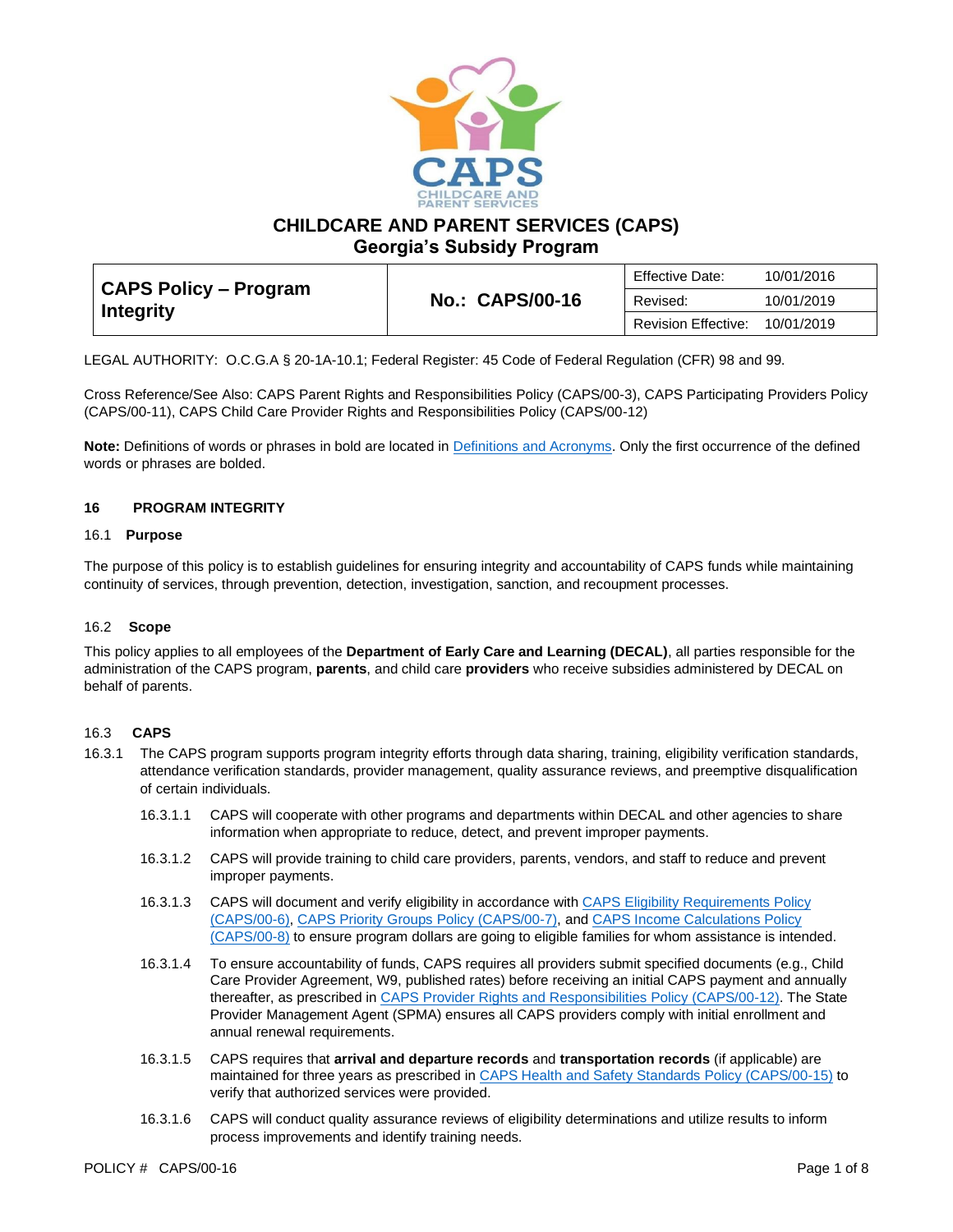| <b>CAPS Policy – Program</b><br>Integrity |                        | <b>Effective Date:</b> | 10/01/2016 |
|-------------------------------------------|------------------------|------------------------|------------|
|                                           | <b>No.: CAPS/00-16</b> | Revised:               | 10/01/2019 |
|                                           |                        | Revision Effective:    | 10/01/2019 |

- 16.3.1.7 The SPMA will conduct attendance verification assessments of provider billing and utilize results to inform process improvements and identify training needs.
- 16.3.1.8 At DECAL's sole discretion and not subject to review or appeal, responsible principals or individuals (as defined in 7 C.F.R. 226.2), providers, corporate partners, business entities, and officers may be dismissed and disqualified from CAPS and shall not be enrolled in, participate in, financially benefit from, or be involved in any aspect of CAPS when they are terminated or disqualified by the Office of Inspector General (OIG) with the U.S. Department of Health and Human Services, by the Child and Adult Care Food Program (CACFP), or by the Summer Food Service Program (SFSP). This includes anyone receiving CAPS funds who may have participated in the cause of the deficiency. For CACFP and SFSP, the disqualification will span seven years from the day of disqualification or until the entity is removed from the CACFP/SFSP disqualification list.
- 16.3.1.9 Individuals, providers, corporate partners, business entities, and officers of providers disqualified from CAPS shall not be enrolled in, participate in, financially benefit from, or be involved in any aspect of CAPS.

### 16.4 **Parents**

- 16.4.1 Parents support program integrity efforts by complying with **[CAPS Parent Rights and Responsibilities Policy](https://caps.decal.ga.gov/assets/downloads/CAPS/03-CAPS_Policy-Parental%20Authority%20Rights%20&%20Responsibilities.pdf)  [\(CAPS/00-3\)](https://caps.decal.ga.gov/assets/downloads/CAPS/03-CAPS_Policy-Parental%20Authority%20Rights%20&%20Responsibilities.pdf)**. Most notably, parents are expected to provide accurate, current, and complete information, report certain changes, comply with investigations, and ensure their children are signed in and out of care each day.
- 16.4.2 CAPS will detect potential program integrity concerns related to child care cases during the eligibility determination process and through data matching and referrals.
	- 16.4.2.1 As the first line of contact for families, CAPS staff are vital in the prevention, detection, and reporting of activities that appear to be in violation of CAPS policy. Staff should verify questionable or inconsistent information when reviewing the child care application and supporting documentation.
	- 16.4.2.2 DECAL's Audits and Compliance Division will periodically compare parents' reported income to Georgia Department of Labor data and other sources. Discrepancies may result in further investigation.
- 16.4.3 DECAL's Audits and Compliance Division conducts investigations related to child care cases.
	- 16.4.3.1 A parent's child care case may be referred for investigation when conflicting information has been submitted, when information submitted appears to be altered or falsified, when there is an overpayment, or at the discretion of the CAPS program.

Requests for investigation should be submitted using [Appendix V](https://caps.decal.ga.gov/assets/downloads/CAPS/AppendixV-Form%205667%20A&C%20Request%20for%20Parental%20Authority%20Investigation.pdf) and sent to:

Georgia Department of Early Care and Learning Audits and Compliance Division 2 Martin Luther King Jr. Drive SE Suite 754, East Tower Atlanta, GA 30334

- 16.4.3.2 All parties are required to fully cooperate with any investigations on behalf of CAPS, and failure to do so may result in sanctions.
- 16.4.3.3 Parents must cooperate with any investigation by completing any required forms, responding to scheduled interview appointments, and by making requested records or information available.
- 16.4.4 DECAL may impose sanctions allowable under federal, state, or local law, regulation, or policy when a parent is found to be in noncompliance with CAPS policies.
	- 16.4.4.1 The following chart details allowable sanctions for parents.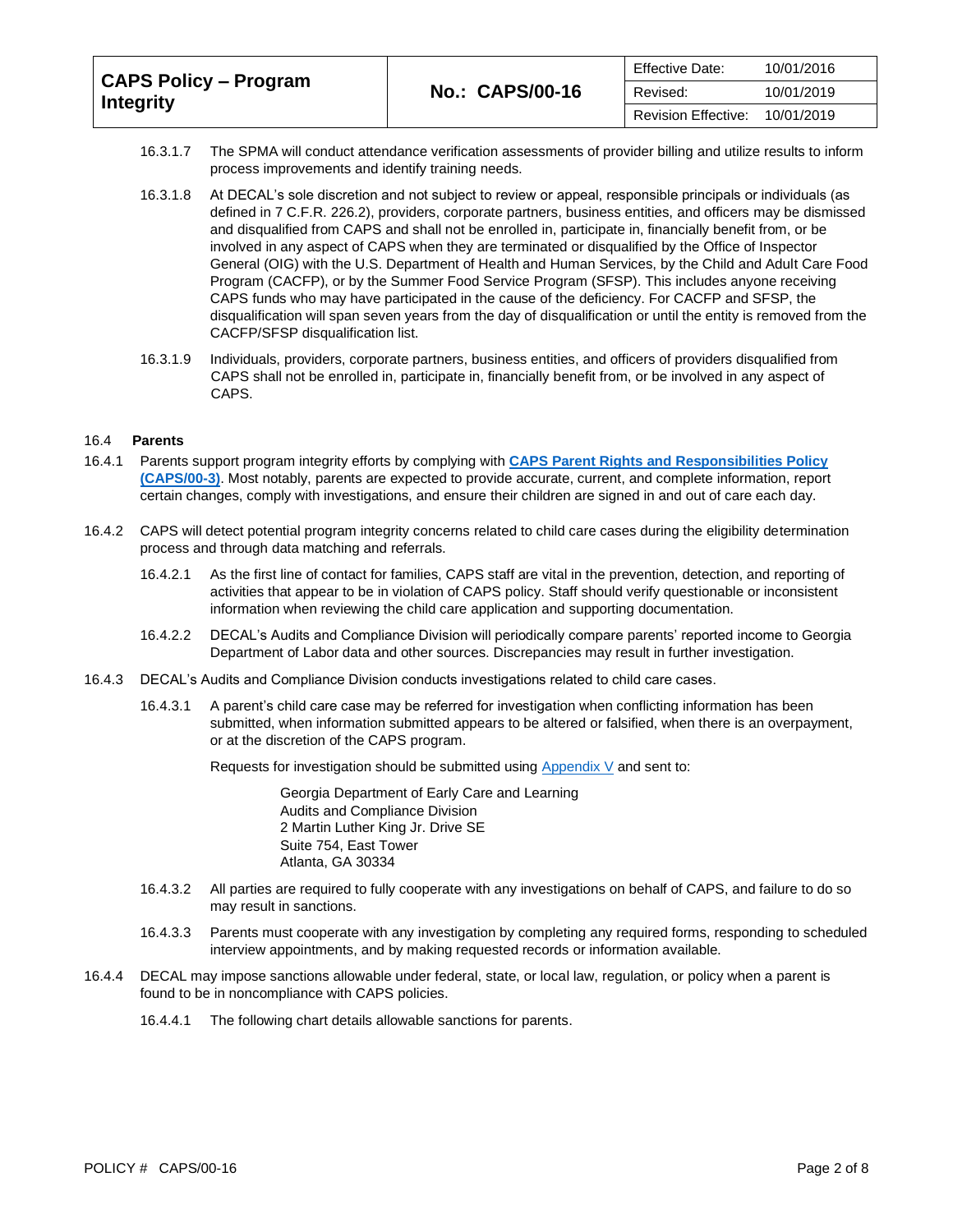| CAPS Policy – Program<br><b>Integrity</b> |                        | <b>Effective Date:</b> | 10/01/2016 |
|-------------------------------------------|------------------------|------------------------|------------|
|                                           | <b>No.: CAPS/00-16</b> | Revised:               | 10/01/2019 |
|                                           |                        | Revision Effective:    | 10/01/2019 |

| <b>Parent</b><br><b>Program Integrity Noncompliance</b>                                                                                                                                                              | <b>Allowable Sanctions</b>                                                                                                                                                                                                                                                                                                                                                                                                                                                           |
|----------------------------------------------------------------------------------------------------------------------------------------------------------------------------------------------------------------------|--------------------------------------------------------------------------------------------------------------------------------------------------------------------------------------------------------------------------------------------------------------------------------------------------------------------------------------------------------------------------------------------------------------------------------------------------------------------------------------|
| Parent provided inaccurate, outdated, or<br>incomplete information or did not report a change<br>that would have impacted eligibility.                                                                               | If benefits were authorized for which the family was not eligible as the<br>result of incomplete or incorrect information or failure to report a<br>change, the child care case may be closed (if the family would not<br>have been eligible), benefits will be appropriately adjusted for the<br>remainder of the eligibility period (if applicable), and a claim will be<br>established for the difference between benefits received and benefits<br>for which they were eligible. |
| Parent did not cooperate with an investigation.                                                                                                                                                                      | Failure to cooperate with an investigation may result in the<br>assessment of an overpayment for the review period and closure of<br>the child care case.                                                                                                                                                                                                                                                                                                                            |
| Noncompliance occurs when CAPS administration<br>has confirmed there have been at least two<br>attempts to contact the parent through each<br>available communication channel (phone, mail, and<br>email).           | If a child care case is closed for failure to cooperate with an<br>investigation, the parent will be disqualified from CAPS for three<br>months, after which they may reapply. Limited exceptions to this<br>disqualification may be granted through a waiver request for families<br>participating in or transitioning from TANF and families with an active<br>Child Protective Services case.                                                                                     |
| Parent did not respond to or honor the child care<br>claim or repayment statement.                                                                                                                                   | Failure to respond to or honor the child care claim or repayment<br>statement may result in closure of the child care case.                                                                                                                                                                                                                                                                                                                                                          |
| Noncompliance occurs when an initial payment is<br>not received within 60 calendar days of the date<br>the repayment statement was signed or when<br>subsequent payments are more than 30 calendar<br>days past due. | If a child care case is closed for failure to respond to or honor a<br>repayment statement, the parent will be disqualified from CAPS until<br>the claim is paid in full, after which they may reapply. Limited<br>exceptions to this disqualification may be requested through a waiver<br>for families participating in or transitioning from TANF and families<br>with an active CPS case.                                                                                        |
| Parent provided false information or documents<br>related to their eligibility determination.                                                                                                                        | If falsified documents or information resulted in the authorization of<br>benefits for which the family was not eligible, the child care case may<br>be closed (if the family would not have been eligible), benefits will be<br>appropriately adjusted for the remainder of the eligibility period (if<br>applicable), and a claim will be established for the difference between<br>benefits received and benefits for which they were eligible.                                   |
|                                                                                                                                                                                                                      | Additional sanctions may be imposed, up to and including case<br>closure or disqualification from CAPS, as determined by CAPS<br>administration.                                                                                                                                                                                                                                                                                                                                     |

# 16.4.4.2 Categories of parent noncompliance include **client errors** and **program violations**.

- A. Client errors are a result of unintentional submission or omission of documentation or information.
- B. Program violations are the result of intentional noncompliance with CAPS policy and may be referred for further investigation. Program violations may be considered fraud if established by a court of jurisdiction.
- 16.4.4.3 If sanctions result in a reduction in child care benefits, such as an increased family fee or case closure due to inaccurate or incomplete information provided, the reduction in benefits will go into effect no sooner than 14 calendar days after the parent has been notified. This 14-day period is referred to as the adverse action period.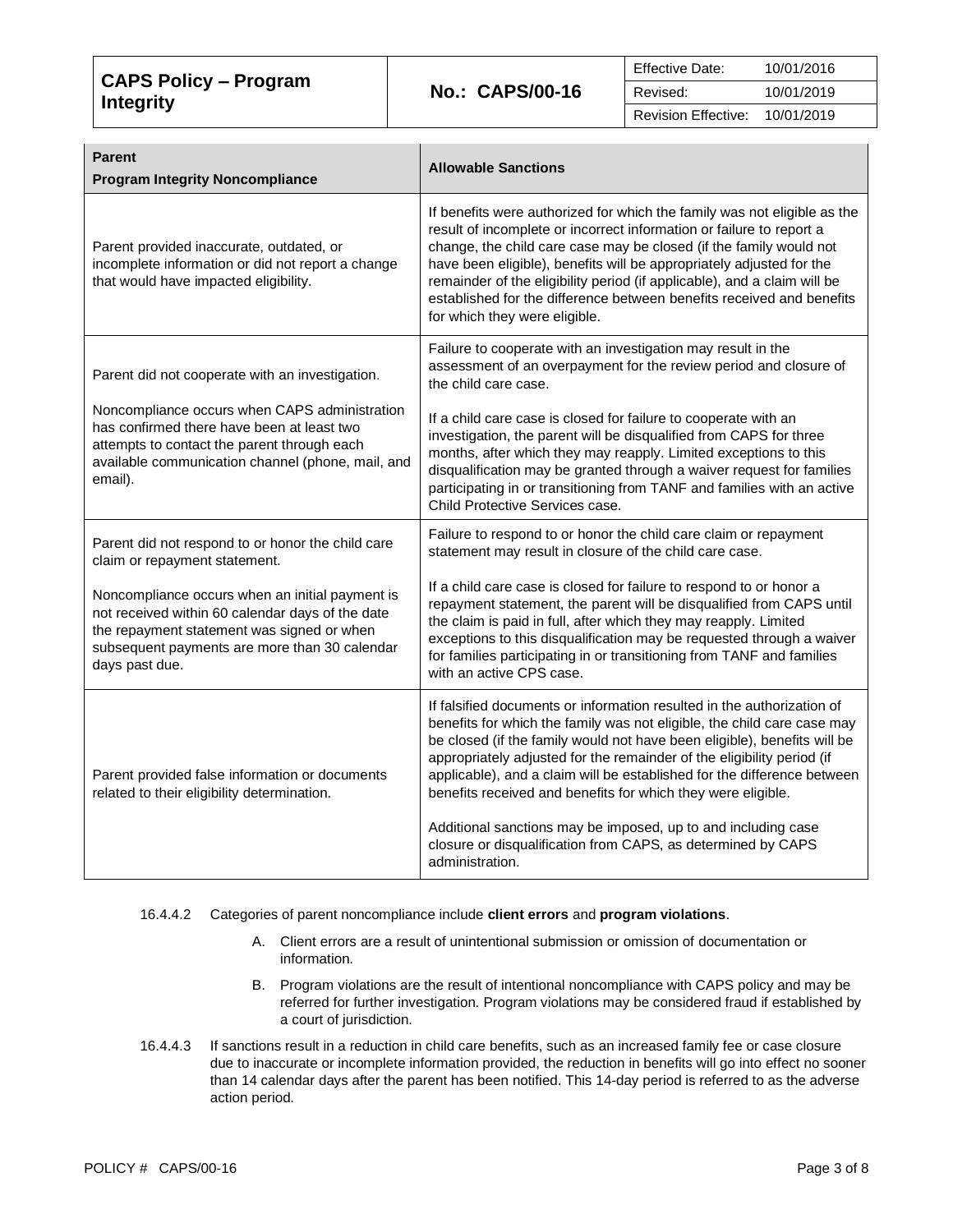| <b>CAPS Policy – Program</b><br><b>Integrity</b> |                        | <b>Effective Date:</b>     | 10/01/2016 |
|--------------------------------------------------|------------------------|----------------------------|------------|
|                                                  | <b>No.: CAPS/00-16</b> | Revised:                   | 10/01/2019 |
|                                                  |                        | <b>Revision Effective:</b> | 10/01/2019 |

- 16.4.4.4 As prescribed in [CAPS Administrative Hearings Policy \(CAPS/00-18\),](https://caps.decal.ga.gov/assets/downloads/CAPS/18-CAPS_Policy-Administrative%20Hearings.pdf) parents receiving subsidized child care have a right to appeal and receive a hearing regarding any actions instituted by DECAL that impact a parent's eligibility or require a reclaim of funds. Parents must request an appeal in writing by the deadline listed on the notice or within 14 **calendar days** from the date of the notice on an appealable or adverse action taken by DECAL.
- 16.4.4.5 Findings of noncompliance that resulted in increased benefits may be pursued for recoupment and a claim may be established. Claims less than \$600 may be processed by CAPS Adverse Actions and Claims. Claims \$600 or more may be referred to DECAL's Audits and Compliance Division for investigation.
- 16.4.5 DECAL may pursue any and all legal or equitable remedies available to the CAPS program in accordance with applicable state and federal laws or regulations to recoup claims in full.
	- 16.4.5.1 DECAL has the right to enter into repayment agreements with parents to ensure that all claims are collected in full and within 24 months.
	- 16.4.5.2 Parents may complete the [Parent Repayment Statement](https://caps.decal.ga.gov/assets/downloads/CAPS/AppendixO-Form%20111C%20Repayment%20Statement%20Parental%20Authority.pdf) to determine the amount and frequency of claim payments. The parent must adhere to all terms of the repayment statement.
	- 16.4.5.3 Claims may be repaid through a lump sum or monthly installments. Information regarding payment arrangements can be found in [CAPS Managing Program Integrity Procedure \(CAPS/01-08\).](https://caps.decal.ga.gov/assets/downloads/CAPS/08-CAPS_Procedures-Managing%20Program%20Integrity.pdf)
	- 16.4.5.4 DECAL reserves the right to enter into a hardship agreement with a parent whereby the recoupment rate may be reduced for a specific time frame. Hardship agreements are approved at the sole discretion of DECAL. Hardships include but are not limited to illness, job loss, unexpected expenses or loss of income due to the death of a family member, and unstable family situations involving child custody problems or Child Protective Services.

#### 16.5 **Child Care Providers**

- 16.5.1 Child care providers support program integrity by complying with CAPS Provider Rights and Responsibilities Policy [\(CAPS/00-12\).](https://caps.decal.ga.gov/assets/downloads/CAPS/12-CAPS_Policy-Child%20Care%20Provider%20Rights%20&%20Responsibilities.pdf) Most notably, providers are expected to bill only for services provided and supported by arrival and departure records and transportation records maintained as prescribed in CAPS Health and Safety Standards Policy [\(CAPS/00-15\).](https://caps.decal.ga.gov/assets/downloads/CAPS/15-CAPS_Policy-Health%20and%20Safety%20Standards.pdf) In addition, providers are expected to comply with the initial enrollment and annual renewal processes as well as all assessments, reviews, and investigations.
- 16.5.2 CAPS will detect potential program integrity concerns related to child care providers through attendance verification assessments, risk-based compliance reviews, and referrals.
	- 16.5.2.1 The State Provider Management Agent (SPMA) conducts attendance verification assessments of provider billing records. Providers are typically required to submit arrival and departure records and transportation records for a specified month as instructed in the review notification. The purpose of attendance verification assessments is to support provider compliance. Failure to provide records timely may result in a referral to DECAL's Audits and Compliance Division.
	- 16.5.2.2 DECAL's Audits and Compliance Division conducts risk-based compliance reviews. Providers are typically required to submit arrival and departure records and transportation records for a specified three-month period within 15 calendar days from the date the notice was received. The review period may be widened at DECAL's discretion. The purpose of compliance reviews is to identify and recoup improper payments; however, additional sanctions may also be imposed at the discretion of CAPS administration
- 16.5.3 DECAL's Audits and Compliance Division conducts investigations related to provider billing.
	- 16.5.3.1 Child care providers may be referred for investigation when conflicting information has been submitted, when information submitted appears to be altered or falsified, when there is an overpayment, or at the discretion of the CAPS program.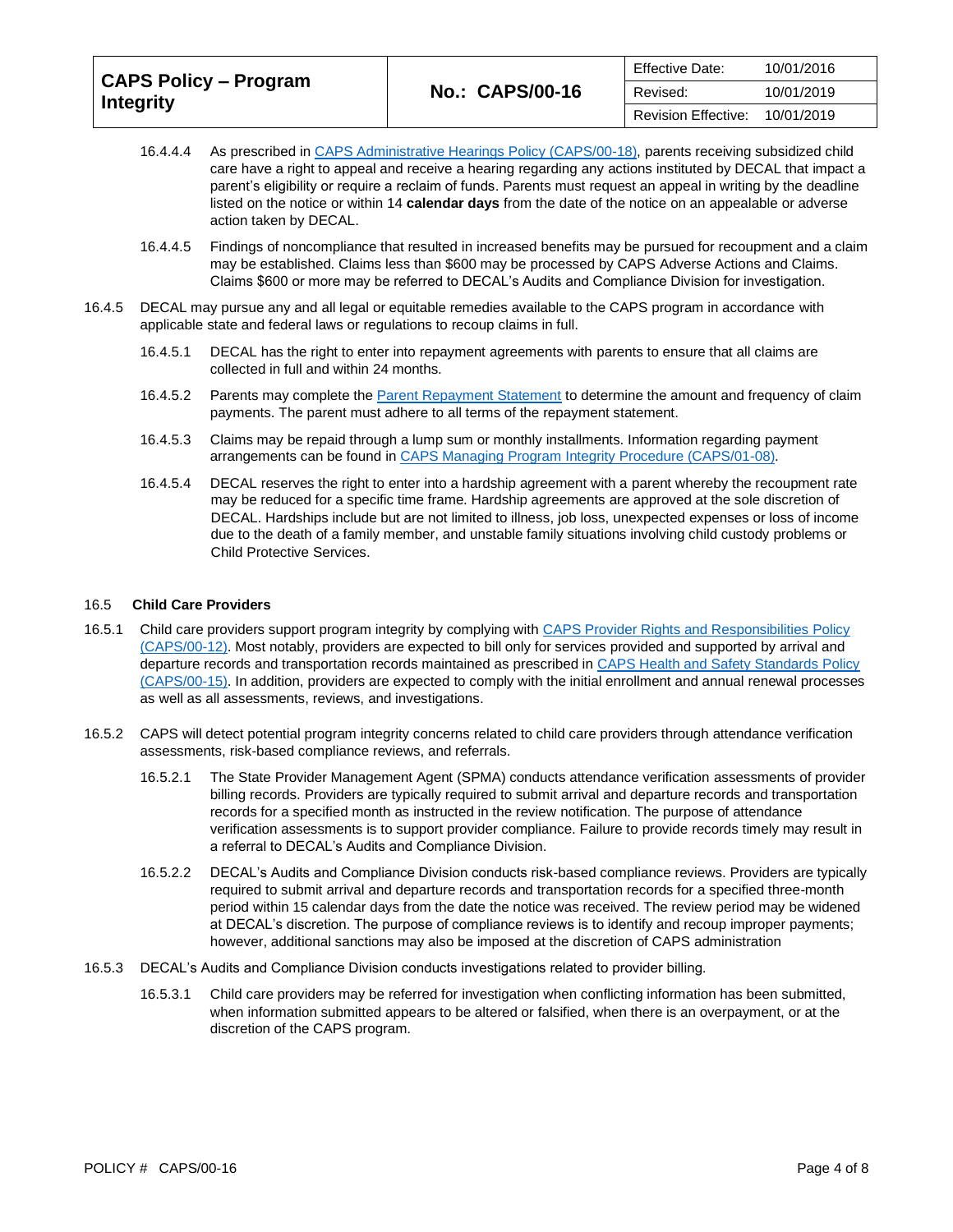| <b>CAPS Policy – Program</b><br>Integrity |                        | <b>Effective Date:</b> | 10/01/2016 |
|-------------------------------------------|------------------------|------------------------|------------|
|                                           | <b>No.: CAPS/00-16</b> | Revised:               | 10/01/2019 |
|                                           |                        | Revision Effective:    | 10/01/2019 |

Requests for investigations should be submitted usin[g Appendix V](https://caps.decal.ga.gov/assets/downloads/CAPS/AppendixV-Form%205667B%20A&C%20Request%20for%20Provider%20Investigation.pdf) and sent to:

Georgia Department of Early Care and Learning Audits and Compliance Division 2 Martin Luther King Jr. Drive SE Suite 754, East Tower Atlanta, GA 30334

- 16.5.3.2 All parties are required to fully cooperate with any investigations on behalf of CAPS, and failure to do so may result in sanctions.
- 16.5.3.3 For investigations, providers are typically required to submit arrival and departure records and transportation records for a specified time period within 15 calendar days from the date the notice was issued. However, records may be requested during an on-site visit and, if so, must be made available immediately upon request as prescribed i[n CAPS Provider Rights and Responsibilities Policy \(CAPS/00-](https://caps.decal.ga.gov/assets/downloads/CAPS/12-CAPS_Policy-Child%20Care%20Provider%20Rights%20&%20Responsibilities.pdf) [12\).](https://caps.decal.ga.gov/assets/downloads/CAPS/12-CAPS_Policy-Child%20Care%20Provider%20Rights%20&%20Responsibilities.pdf) The time period for which records are requested varies based on the dates specified in the referral. The review period may be widened at DECAL's discretion.
- 16.5.4 DECAL may impose sanctions allowable under federal, state, or local law, regulation, or policy when a provider is found to be in noncompliance with CAPS policies.
	- 16.5.4.1 In addition to the sanctions below, DECAL may place providers in a probationary status which may include additional monitoring, a corrective action plan, training, technical assistance, or other actions taken by DECAL.
	- 16.5.4.2 The following chart details allowable sanctions for child care provider program integrity noncompliance.

| <b>Child Care Provider - Program Integrity</b><br><b>Noncompliance Finding</b>                                                                                                                                                                                 | <b>Allowable Sanctions</b>                                                                                                                                                                                                                                                                                                                                                                                                                                            |
|----------------------------------------------------------------------------------------------------------------------------------------------------------------------------------------------------------------------------------------------------------------|-----------------------------------------------------------------------------------------------------------------------------------------------------------------------------------------------------------------------------------------------------------------------------------------------------------------------------------------------------------------------------------------------------------------------------------------------------------------------|
| Provider did not submit W9, 704, Child Care<br>Provider Agreement, and direct deposit form to<br>the SPMA by the date requested.                                                                                                                               | Payments to the provider will be suspended. Payments will be<br>released to the provider once all documents are submitted to the<br>SPMA. Payments will be withheld for no more than 30 calendar days<br>before the provider is dismissed from CAPS.<br>Reinstatement will occur once all documents are submitted. If<br>reinstatement does not occur within 30 calendar days of being<br>dismissed, the provider will have to begin the enrollment process<br>again. |
| It was determined during an attendance<br>verification assessment that the provider did not<br>maintain arrival and departure records and<br>transportation records as prescribed in CAPS<br><b>Health and Safety Standards Policy (CAPS/00-</b><br><u>15)</u> | The person legally responsible for the program and the person<br>responsible for maintenance of records will be required to complete<br>mandatory program training. If the provider does not make<br>improvements in record maintenance, the provider will be referred to<br>DECAL's Audits and Compliance Division for investigation and further<br>sanctions may be imposed.                                                                                        |
| It was determined during a compliance review or<br>investigation that the provider did not maintain<br>arrival and departure records and transportation<br>records as prescribed in CAPS Health and Safety<br>Standards Policy (CAPS/00-15).                   | CAPS will recoup the amount of any child care subsidies paid during<br>the period under review for which adequate documentation (i.e.,<br>arrival and departure records and transportation records) was not<br>provided.                                                                                                                                                                                                                                              |
| It was determined during an audit or investigation<br>that the provider billed for the wrong type of care<br>and received an overpayment as a result.                                                                                                          | CAPS will recoup the difference between the amount of any child care<br>subsidies paid and the amount of child care subsidy that should have<br>been paid based on the correct type of care.                                                                                                                                                                                                                                                                          |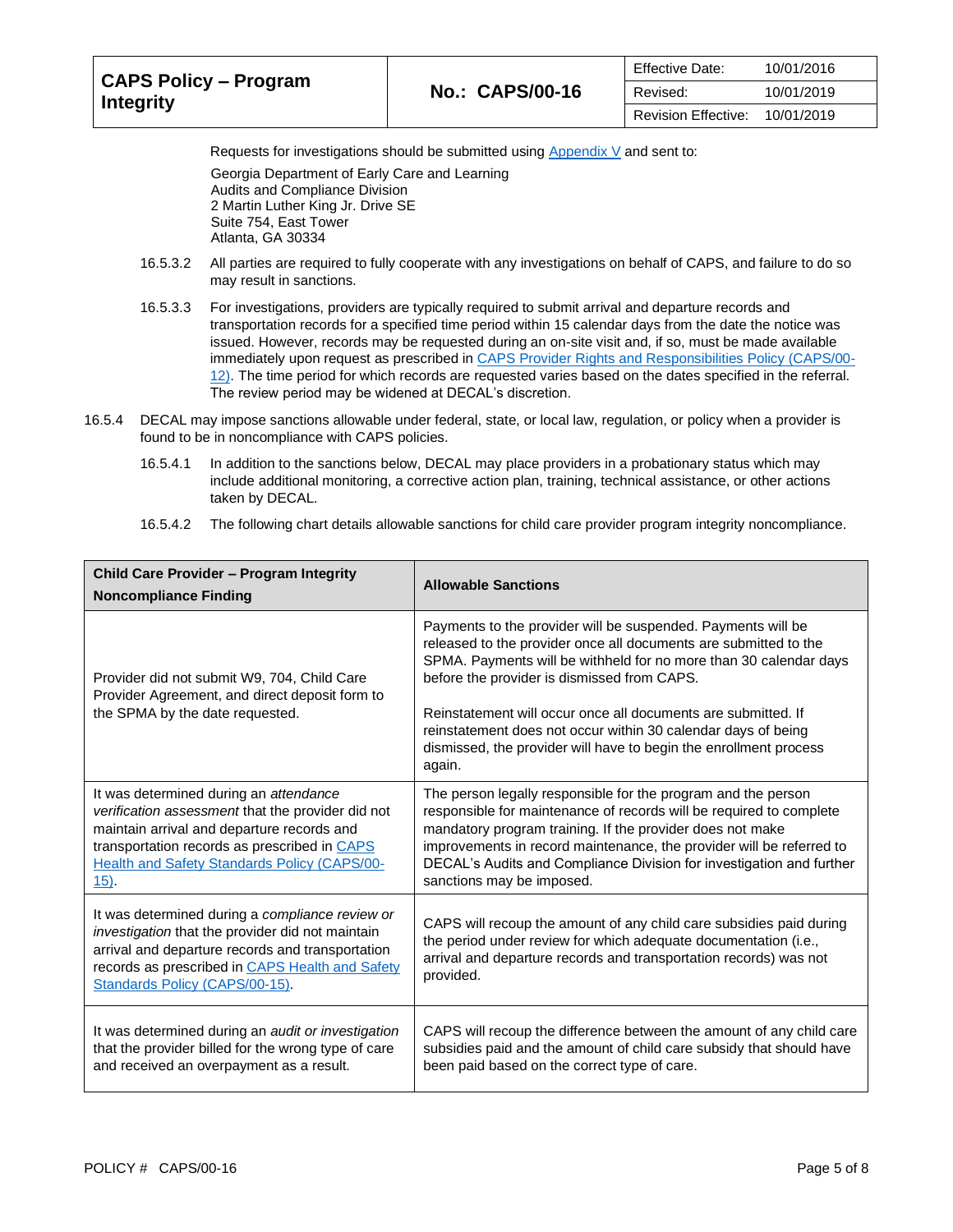| CAPS Policy – Program<br>Integrity |                        | <b>Effective Date:</b> | 10/01/2016 |
|------------------------------------|------------------------|------------------------|------------|
|                                    | <b>No.: CAPS/00-16</b> | Revised:               | 10/01/2019 |
|                                    |                        | Revision Effective:    | 10/01/2019 |

| Child Care Provider - Program Integrity<br><b>Noncompliance Finding</b>                                                                                                                                                                                                                                  | <b>Allowable Sanctions</b>                                                                                                                                                                                                                                                                                                                                                     |
|----------------------------------------------------------------------------------------------------------------------------------------------------------------------------------------------------------------------------------------------------------------------------------------------------------|--------------------------------------------------------------------------------------------------------------------------------------------------------------------------------------------------------------------------------------------------------------------------------------------------------------------------------------------------------------------------------|
| Provider did not submit requested records for a<br>compliance review or investigation within 15 days                                                                                                                                                                                                     | Failure of the provider to submit documents for a compliance review<br>or investigation by the deadline will result in the establishment of an<br>overpayment claim for any period where documentation is not<br>provided.                                                                                                                                                     |
| if requested in writing or immediately if requested<br>during an on-site review.                                                                                                                                                                                                                         | Additional sanctions may be imposed, up to and including dismissal<br>and disqualification from CAPS, as determined by CAPS<br>administration in consultation with DECAL's Audits and Compliance<br>Division.                                                                                                                                                                  |
| Provider self-reports that they billed incorrectly.                                                                                                                                                                                                                                                      | If the error resulted in incorrect payment issuance, a claim will be<br>established. Provider errors less than \$600 may be processed by the<br>SPMA. Provider errors \$600 or more will be referred to DECAL's<br>Audits and Compliance Division for investigation.                                                                                                           |
| Provider did not comply with a repayment<br>statement.                                                                                                                                                                                                                                                   | Child care providers that fail to adhere to a repayment statement will<br>be dismissed from the CAPS program and disqualified for a minimum<br>of six months.                                                                                                                                                                                                                  |
|                                                                                                                                                                                                                                                                                                          | Child care providers that fail to adhere to the terms of the repayment<br>statement cannot receive CAPS funding until all past due payments<br>have been paid.                                                                                                                                                                                                                 |
| Provider submits false documents or failed to<br>provide current, accurate, and complete<br>documentation.                                                                                                                                                                                               | If the documents resulted in incorrect payment issuance, a claim will<br>be established. Additional sanctions may be imposed up to and<br>including dismissal and disqualification from CAPS. Providers<br>dismissed for submitting false documents may be reviewed for<br>reinstatement one year from the date of the dismissal, provided the<br>claim has been paid in full. |
|                                                                                                                                                                                                                                                                                                          | Failure to provide current, accurate, and complete documentation may<br>be construed as submitting a false statement. DECAL will refer for<br>criminal prosecution any provider who knowingly submits false<br>documentation.                                                                                                                                                  |
| Provider is debarred by or removed from other<br>federal or state program.                                                                                                                                                                                                                               | At DECAL's sole discretion and not subject to review or appeal,<br>responsible principals or individuals (as defined in 7 C.F.R. 226.2),<br>providers, corporate partners, business entities, and officers may be<br>dismissed and disqualified from CAPS until removed from the<br>debarment or disqualification list.                                                        |
| Provider is convicted of fraud by a court of<br>competent jurisdiction.                                                                                                                                                                                                                                  | Individuals, providers, corporate partners, business entities, and<br>officers are permanently disqualified from CAPS when there is<br>substantiated fraud from a court of competent jurisdiction.                                                                                                                                                                             |
| Provider failed to notify SPMA of any changes in<br>contact or demographic information.                                                                                                                                                                                                                  | Failure to notify DECAL of any changes in contact or demographic<br>information may result in dismissal from the CAPS program.                                                                                                                                                                                                                                                 |
| Provider billed CAPS for a period of time when<br>another federal or state program, such as Head<br>Start or Georgia's Pre-K Program, has paid for a<br>child's care for the same service period, and<br>provider did not have written authorization from<br>DECAL for layered federal or state funding. | CAPS may recoup any payments for subsidies issued when another<br>federal or state program has covered the cost of child care if the<br>provider did not have written authorization from DECAL for layered<br>federal funding.                                                                                                                                                 |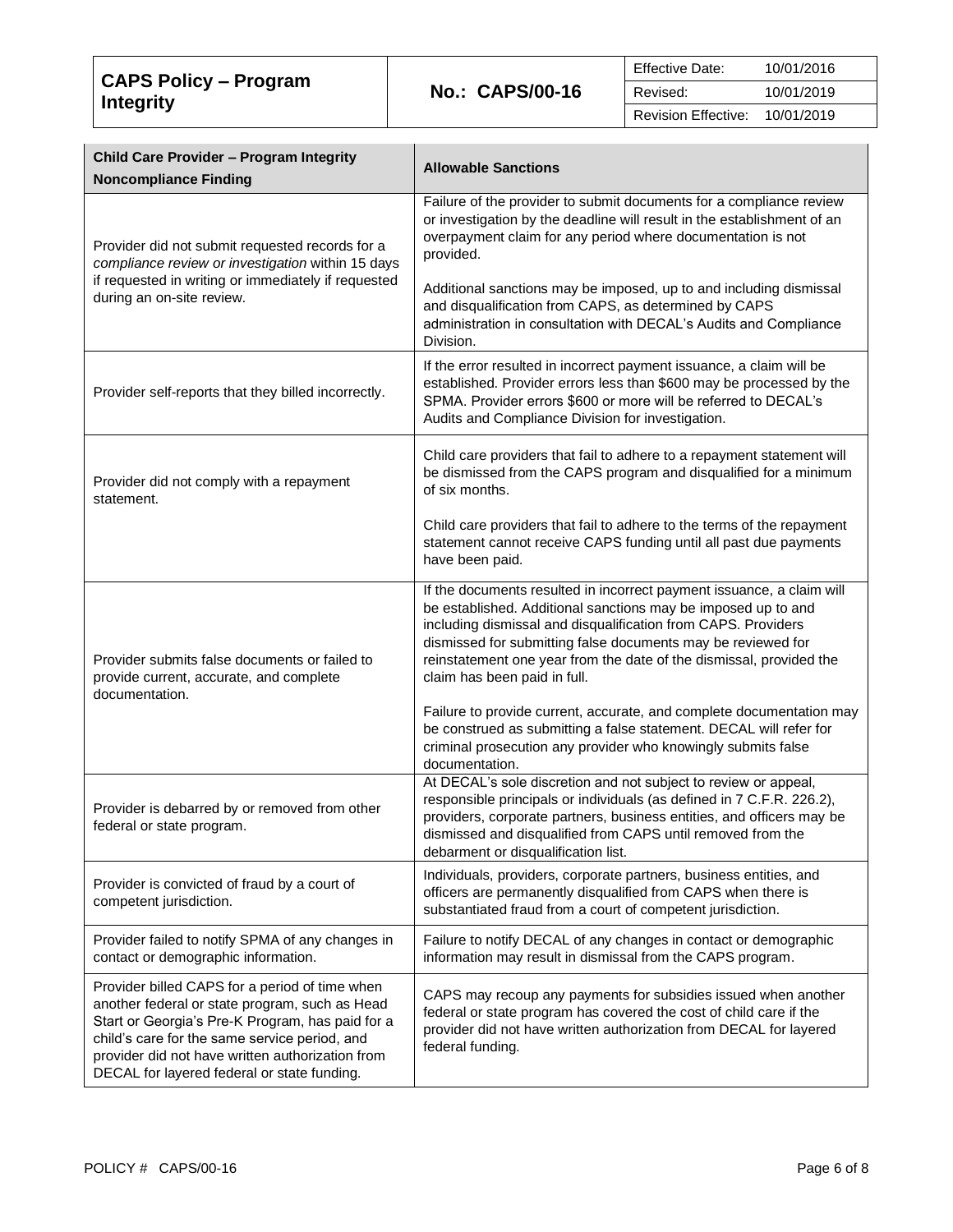| <b>CAPS Policy – Program</b><br><b>Integrity</b>                                                                                                     |                                                                                                                                 | <b>Effective Date:</b>     | 10/01/2016 |
|------------------------------------------------------------------------------------------------------------------------------------------------------|---------------------------------------------------------------------------------------------------------------------------------|----------------------------|------------|
|                                                                                                                                                      | <b>No.: CAPS/00-16</b>                                                                                                          | Revised:                   | 10/01/2019 |
|                                                                                                                                                      |                                                                                                                                 | <b>Revision Effective:</b> | 10/01/2019 |
|                                                                                                                                                      |                                                                                                                                 |                            |            |
| <b>Child Care Provider - Program Integrity</b><br><b>Noncompliance Finding</b>                                                                       | <b>Allowable Sanctions</b>                                                                                                      |                            |            |
| Provider billed for child care during a period of<br>time when child care services are subsidized in<br>full no montref that monomatic consideration | CAPS may recoup any payments for subsidies issued when it is<br>discovered that an employer has covered the cost of child care. |                            |            |

16.5.4.3 Categories of child care provider noncompliance include **provider errors** and program violations.

- A. Provider errors are a result of unintentional submission or omission of documentation or information.
	- (1) Provider errors identified through provider self-reporting, compliance reviews, or investigations that resulted in incorrect payment issuance will be pursued for recoupment and a claim will be established.
	- (2) Provider errors less than \$600 may be processed by the SPMA. Provider errors \$600 or more will be referred to DECAL's Audits and Compliance Division for investigation.
- B. Program violations are the result of intentional noncompliance with CAPS policy and may result in further investigation. At DECAL's discretion, program violations may result in mandatory training, payment suspension, payment recoupment, dismissal, or disqualification.
	- (1) Disqualification from CAPS may jeopardize the provider's ability to participate in other DECAL programs.
	- (2) Program violations may be considered **fraud** if established by a court of jurisdiction.
- 16.5.4.4 If DECAL actions result in a reclaim of funds, providers may request reconsideration or an administrative hearing. The provider must request reconsideration or an administrative hearing in writing within 14 calendar days from the date of the notice issued of the appealable action taken by DECAL.
	- A. When a provider receives a notice for the establishment of an overpayment from DECAL or its representatives, they may submit additional documentation to support their request for payment.
		- (1) Any request for reconsideration must be accompanied by supporting documentation.
		- (2) Reconsideration shall only include requests for clarification or review of existing documents already submitted and shall only cover the time period and children previously reviewed. Any request for reconsideration must be accompanied by supporting documentation.
		- (3) Reconsideration shall not include the opportunity to submit new documentation that has been previously requested but not submitted unless authorized by DECAL in writing for unique circumstances.
		- (4) DECAL will review the reconsideration request and supporting documentation in a timely manner. After this review, the Audits and Compliance Division will send the child care provider a Reconsideration Notice notifying the provider of any change in the amount of overpayment resulting from reconsideration.
	- B. As prescribed in [CAPS Administrative Hearings Policy \(CAPS/00-18\),](https://caps.decal.ga.gov/assets/downloads/CAPS/18-CAPS_Policy-Administrative%20Hearings.pdf) child care providers participating in CAPS have a right to request an appeal and receive a hearing regarding DECAL actions resulting in a reclaim of funds.
- 16.5.5 DECAL may pursue any and all legal or equitable remedies available to the CAPS program in accordance with applicable state and federal laws or regulations to collect claims in full. The SPMA is responsible for pursuing, collecting, tracking, and reporting overpayments identified by DECAL or its representative.
	- 16.5.5.1 The provider shall refund any overpayments assessed by DECAL or its representatives.

full as part of the parent's employment.